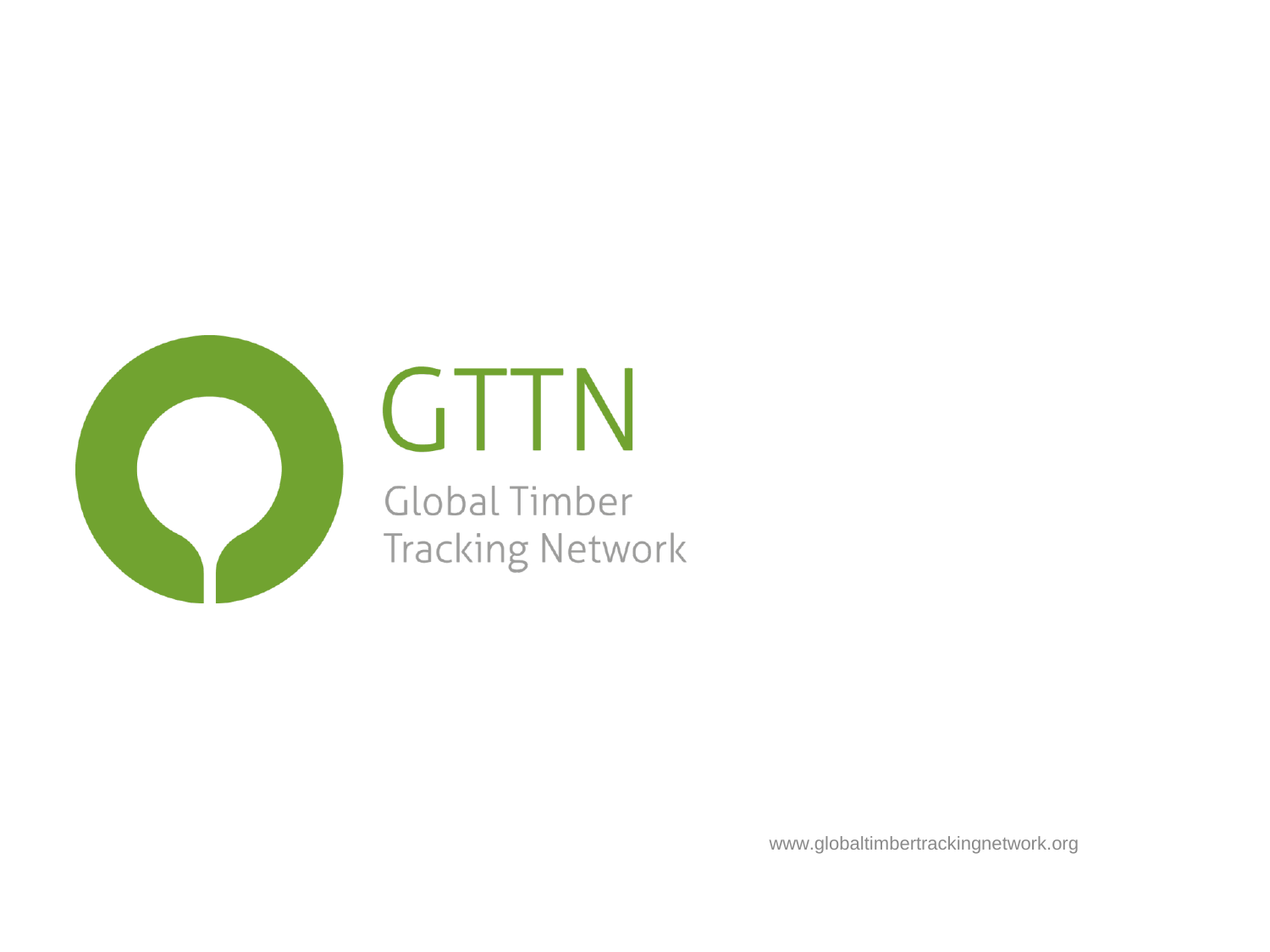

#### GTTN2 Overal objectives and project structure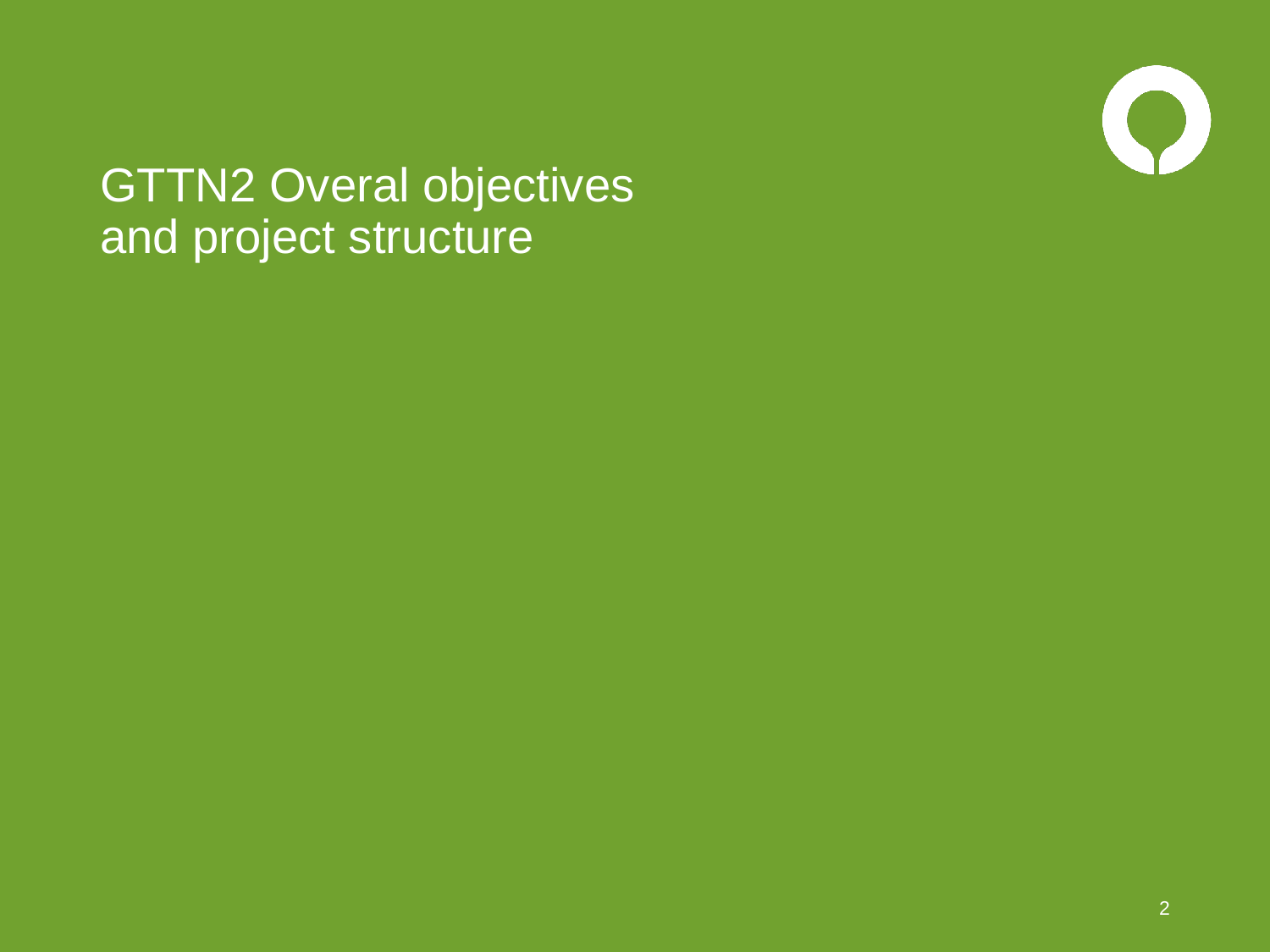## GTTN Phase II in a nutshell



**The key objective** of the Global Timber Tracking Network (GTTN) remains in phase II: to promote the operationalization of innovative tools for wood identification and origin determination to verify trade claims with a holistic approach.

- DNA fingerprinting
- $\checkmark$  Stable isotope analysis
- $\checkmark$  Wood anatomy
- $\checkmark$  open to other methods also such as Mass spectrometry, NIRS, ..

#### Application examples:

#### Single out false declaration of:

- Species: e.g. wood is of endangered species or excluded from legal harvest
- Country/region of origin: when export of a species is banned from a country/concession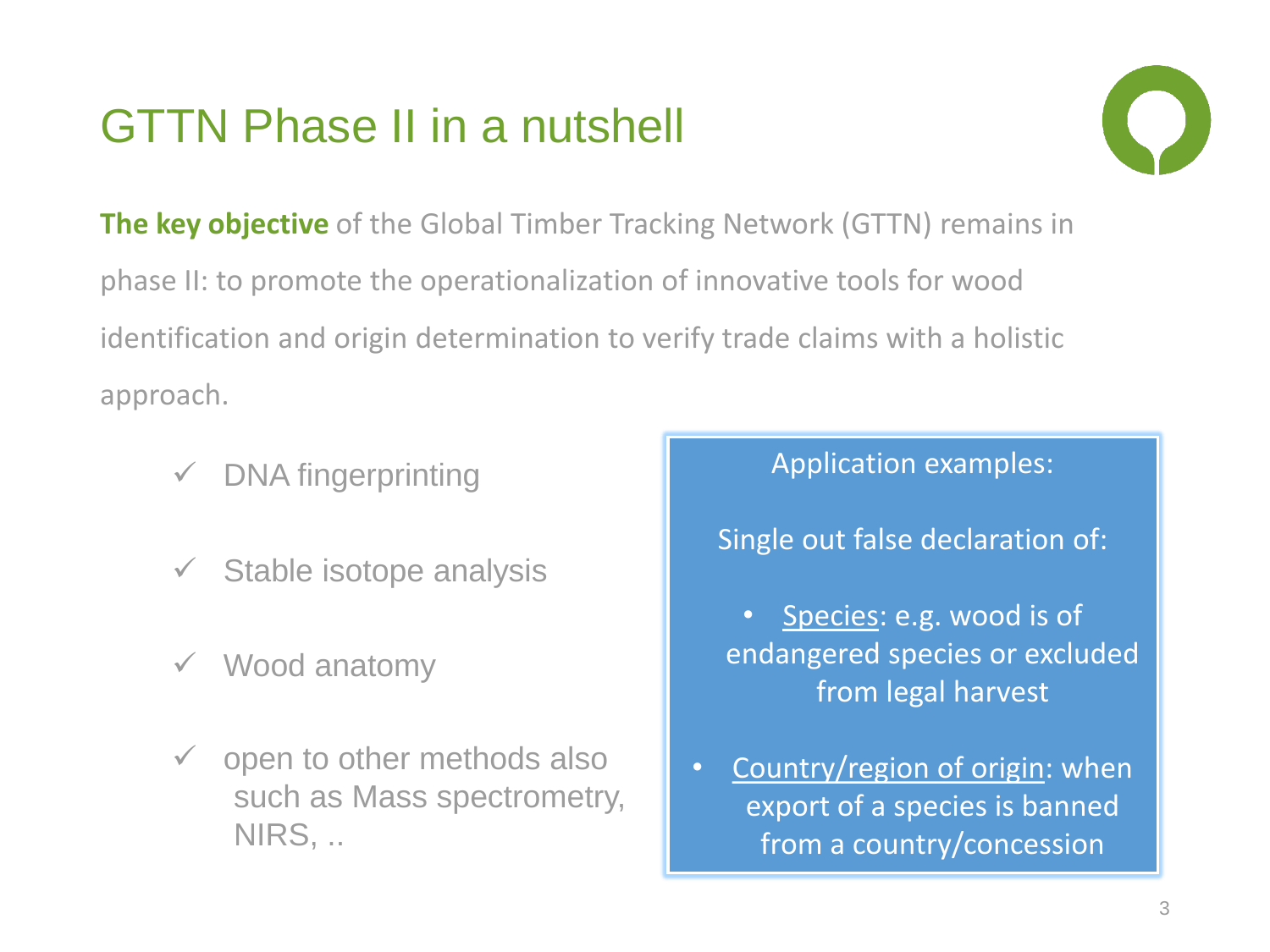## Phase I Partners -> Welcome to Phase II



GTTN remains **an open alliance** that cooperates along a joint vision.

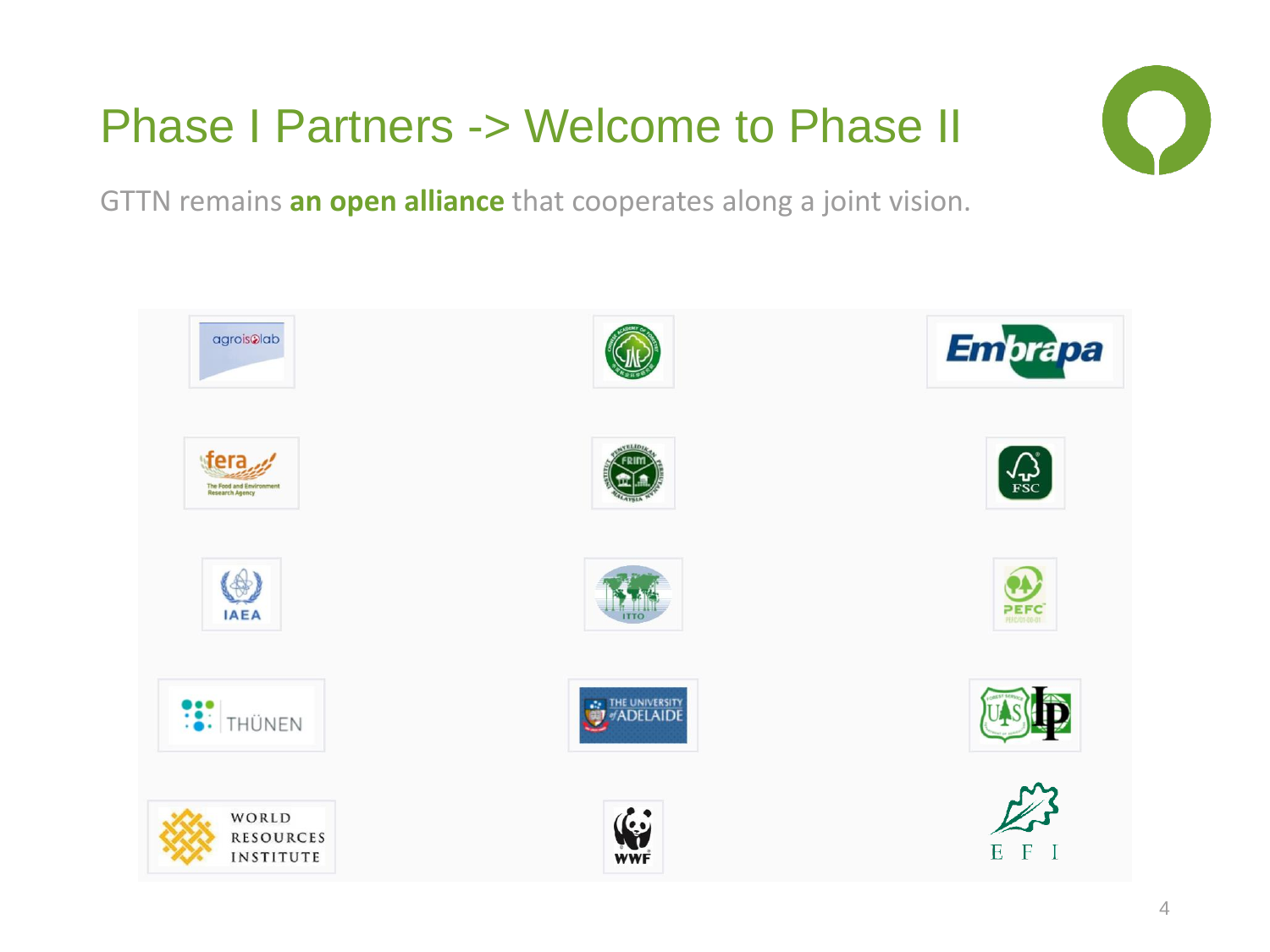## GTTN phase II



- $\triangleright$  Further develop and expand the network
- $\triangleright$  Seek new partnerships
- $\triangleright$  Facilitate active collaboration
- $\triangleright$  Implement a joint roadmap
- Financed through an open multi-donor approach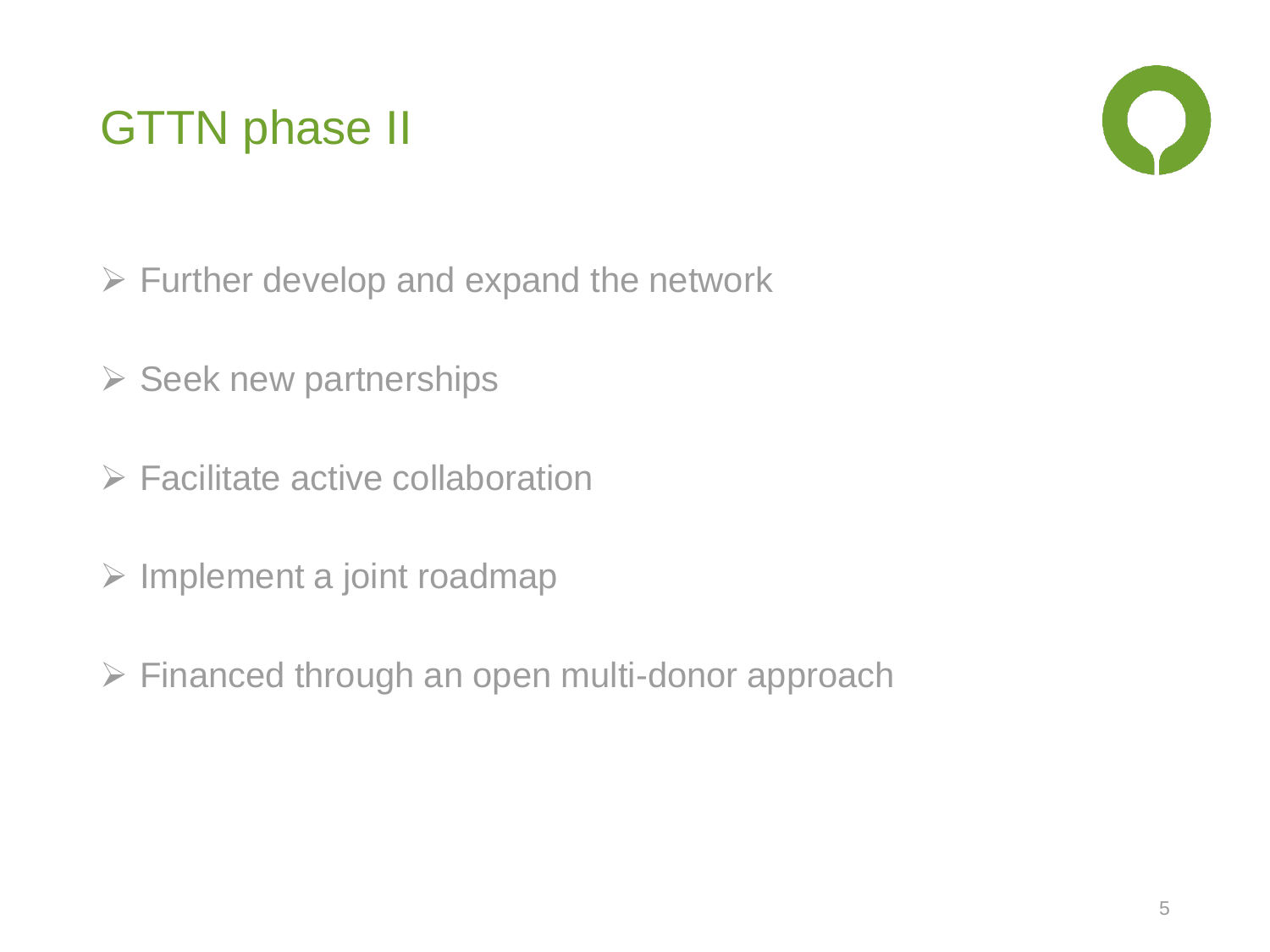#### Project tasks and activities





Addressed in final time slot tomorrow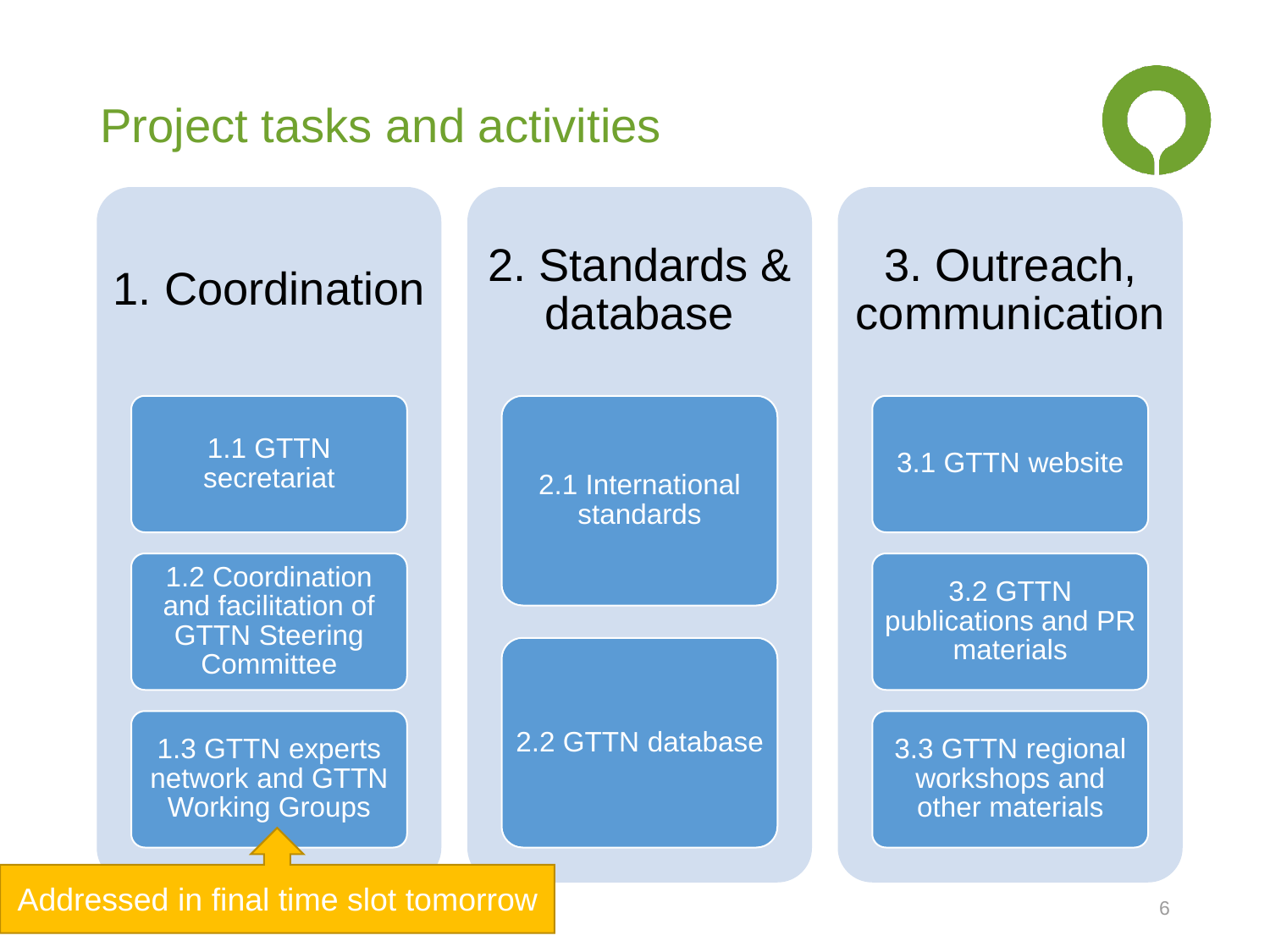#### Global tasks

1. International standards

2. Service portfolio and lab-finder

3. [Meta-]database of reference data

4. Communication, networking and outreach



These could be crosscutting themes for method-specific Working Groups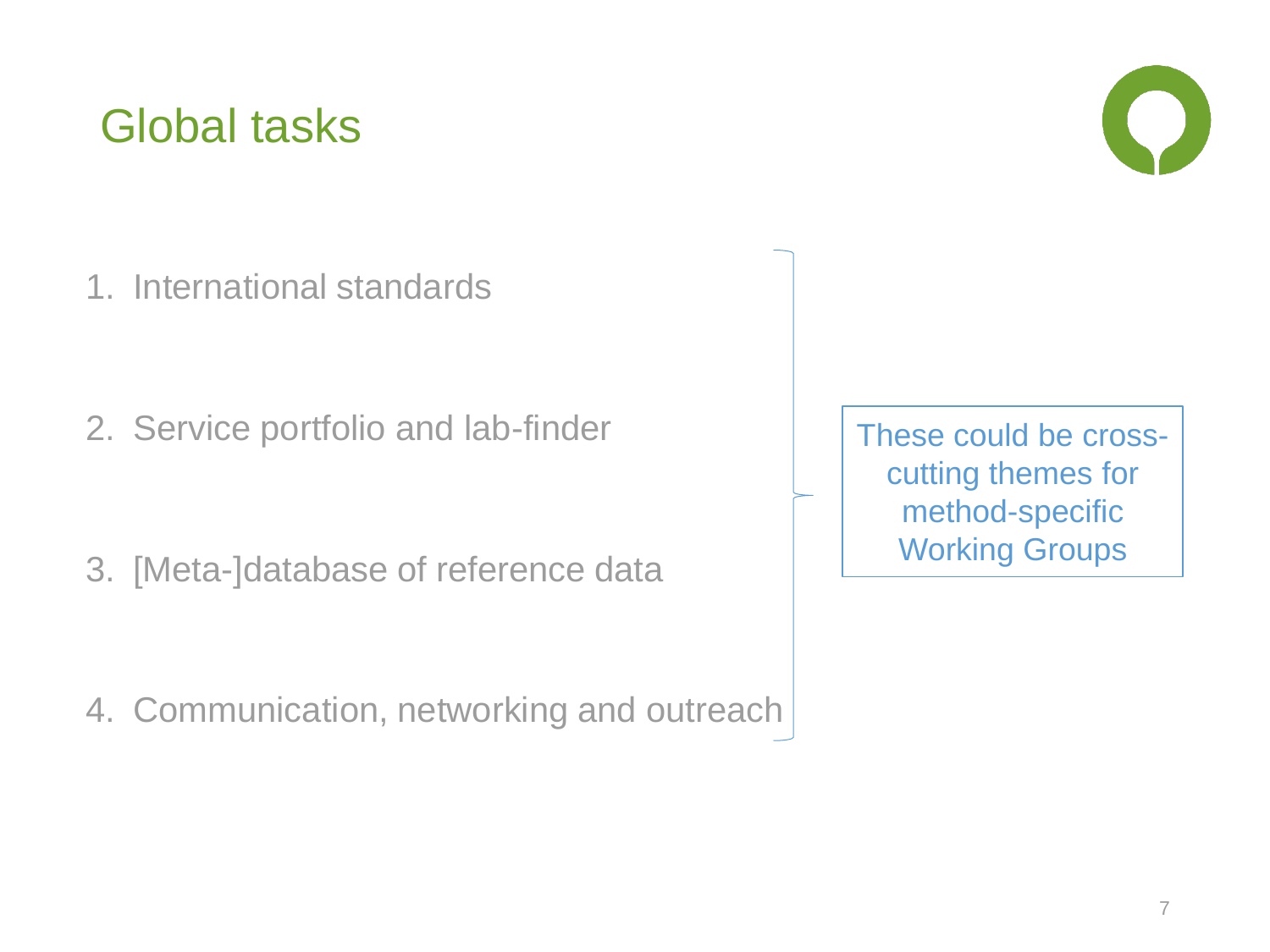#### Task - International standards



Topics for consideration:

- Sampling techniques
- Material storage and material exchange
- Methods for tests on tree species and

geographic origin of timber

• Applicable regulation

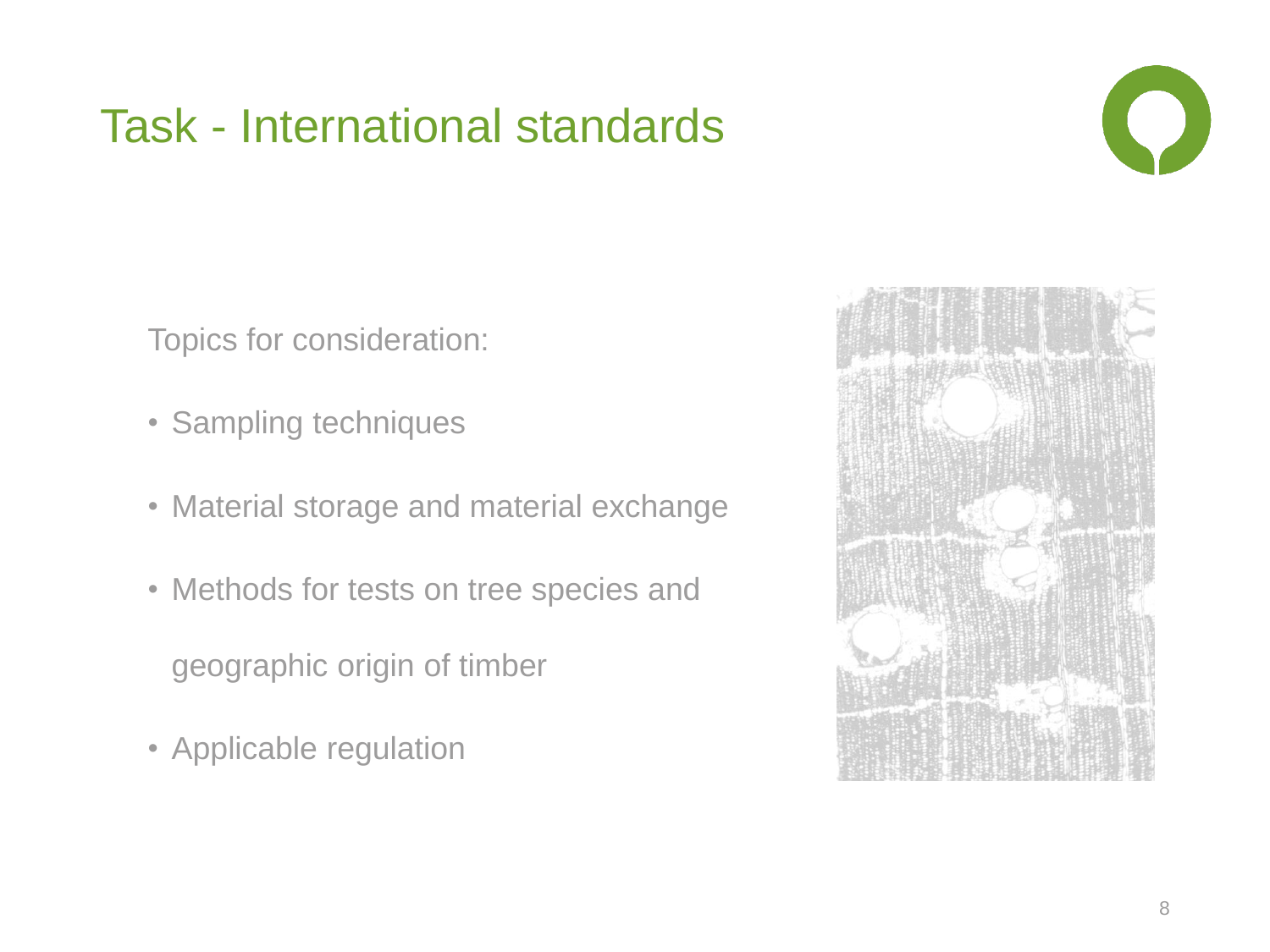## Task - International standards

Main objectives of this activity:

• Verification of the applicability of existing

standards

- Update of existing GTTN guidelines on sampling of reference material
- Development of recommendations for data

analysis on the quality of reference data

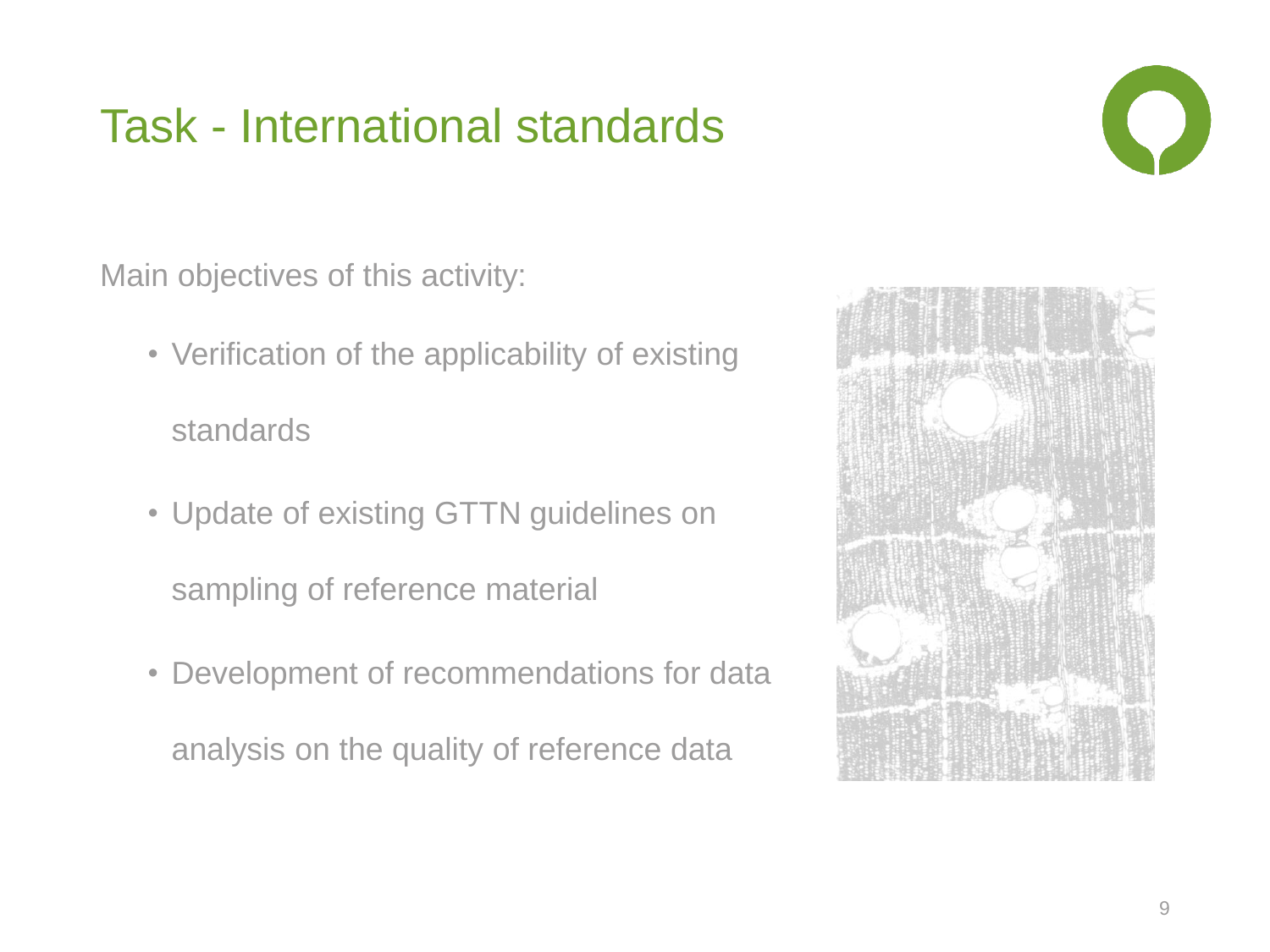## Task - International standards

Main objectives of this activity: *(continued)*

- Methods development for common data analsysis
- Evaluation of setup and performance of test

labs



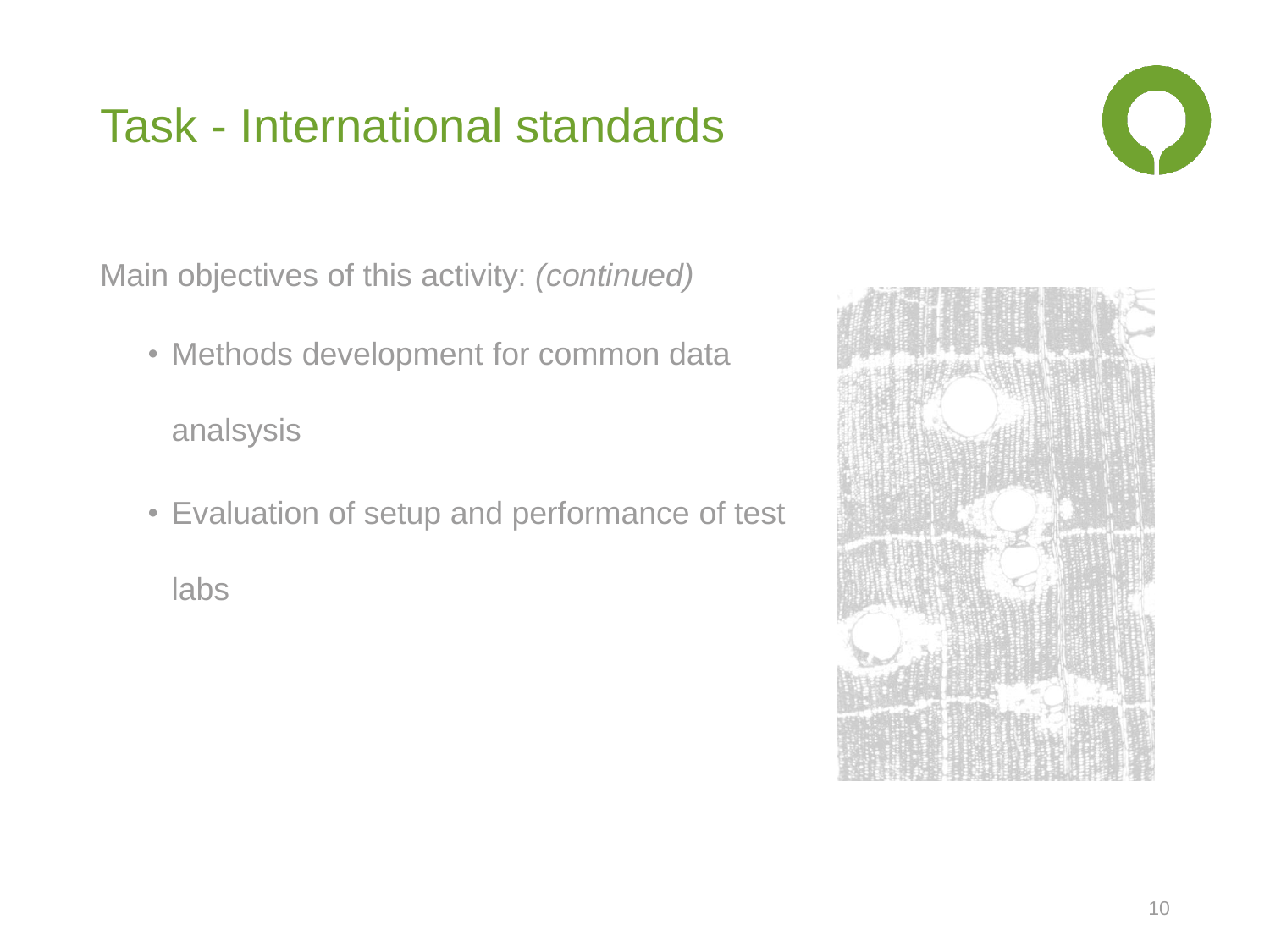# Task - Service portfolio and lab-finder



• Develop a laboratory and expert finder



- Gives guidance on best available method
- Depending on the product
- Depending on the claim of species and geographic origin
- Depending on the location of the customer
- Mainly aimed at external users 'customers':

e.g. Forest-based industries, monitoring organisations, enforcement and other public authorities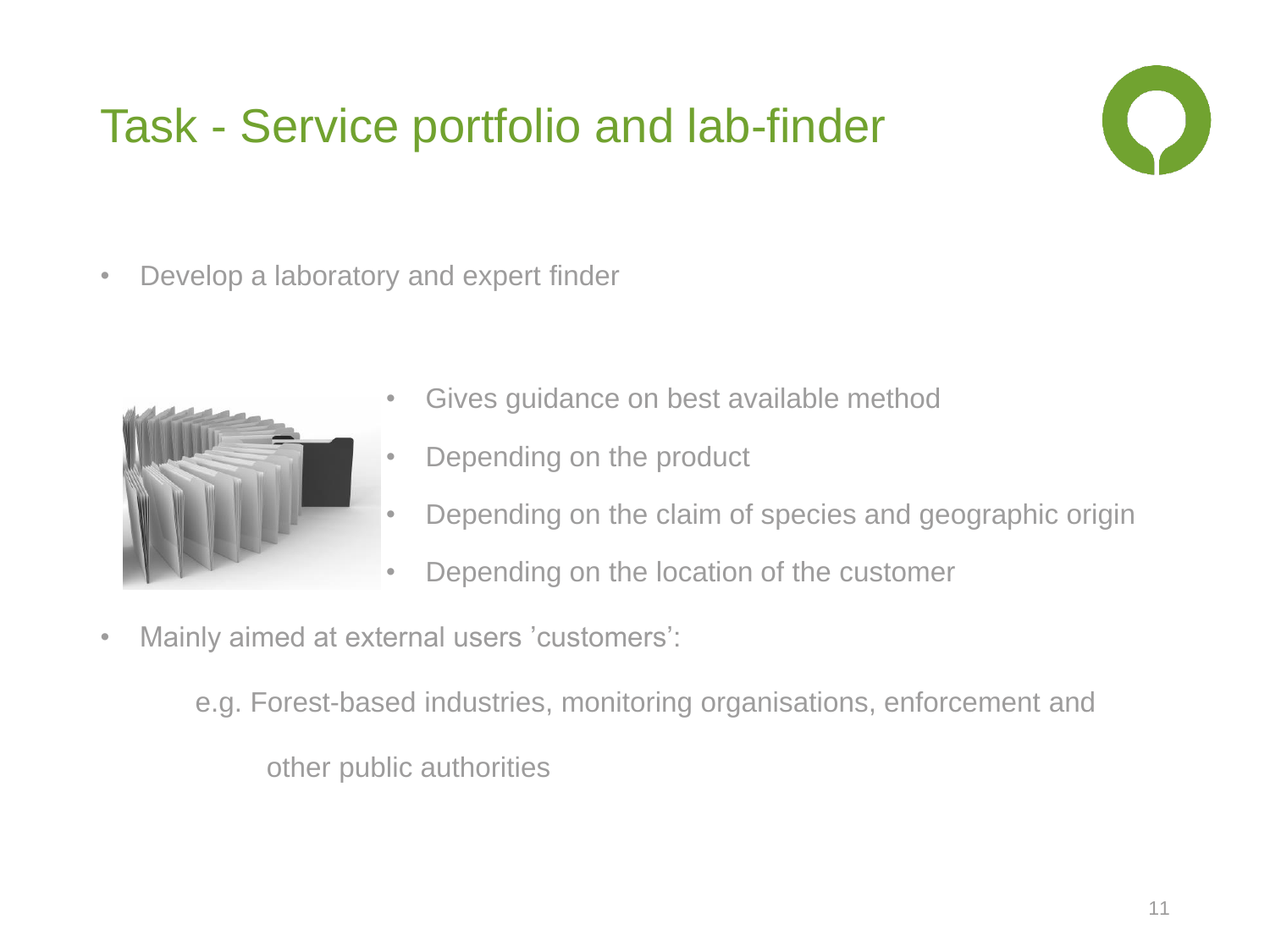## Task - [Meta-]database of reference data



For internal users: participating laboratories

Furthering the Phase I database

- geo-referenced DNA
- $\triangleright$  stable isotope data
- $\triangleright$  (wood anatomy catalogues)
- $\triangleright$  (mass spectrometric data)

**Data repository centre:**

- **▶ One location or distributed databases**
- $\triangleright$  Secure data entry and storage protocols
- $\triangleright$  Differentiated access levels
- $\triangleright$  Sustainable and secure hosting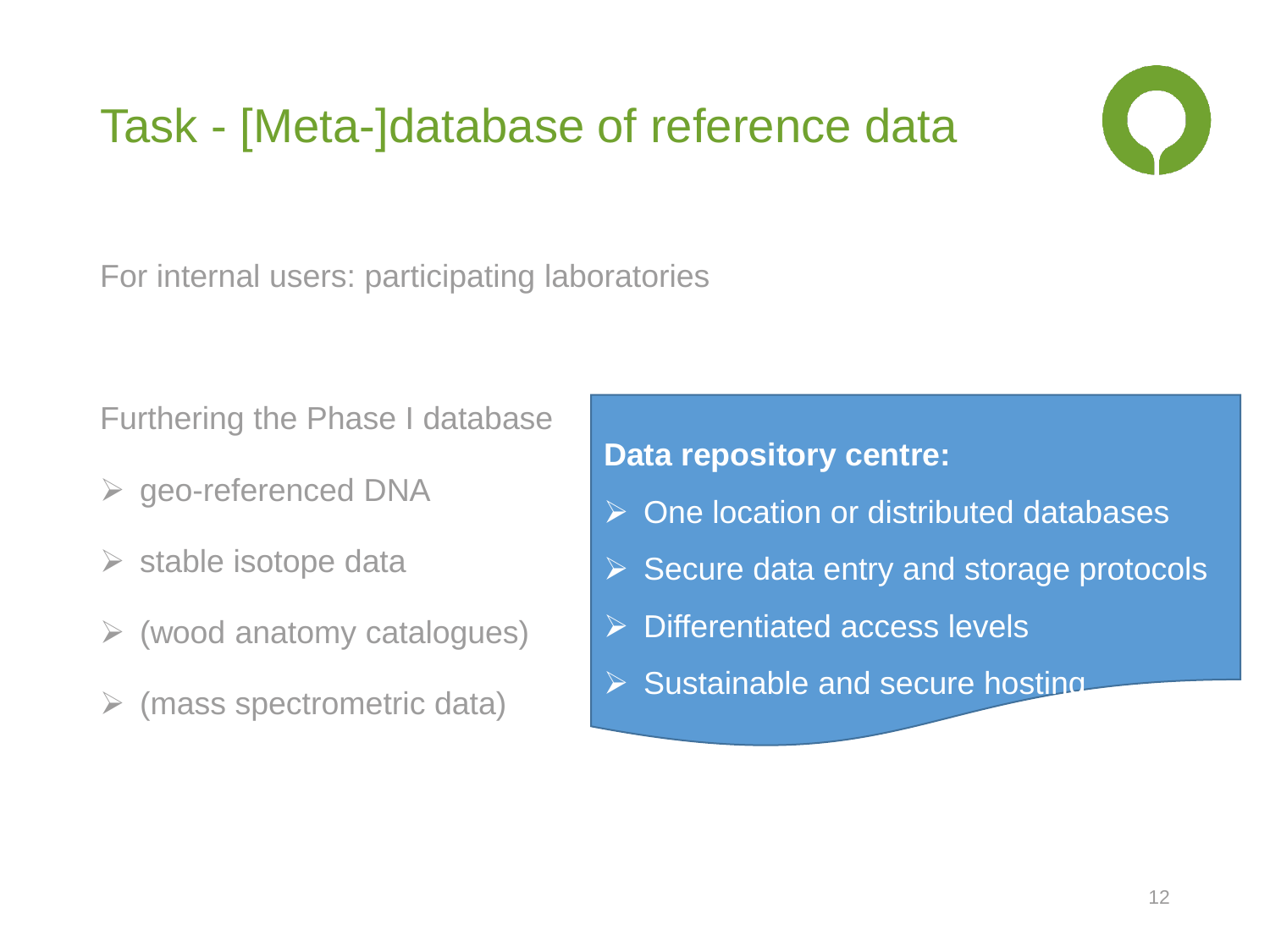#### Task - Communication, networking, outreach and advocacy



- **Goal: Awareness raising and promotion of GTTN at global level**
- GTTN website development and maintenance
- GTTN news, guidelines and PR materials
- Organisation of 3 regional workshops; expert missions
- Assisting GTTN Associated Events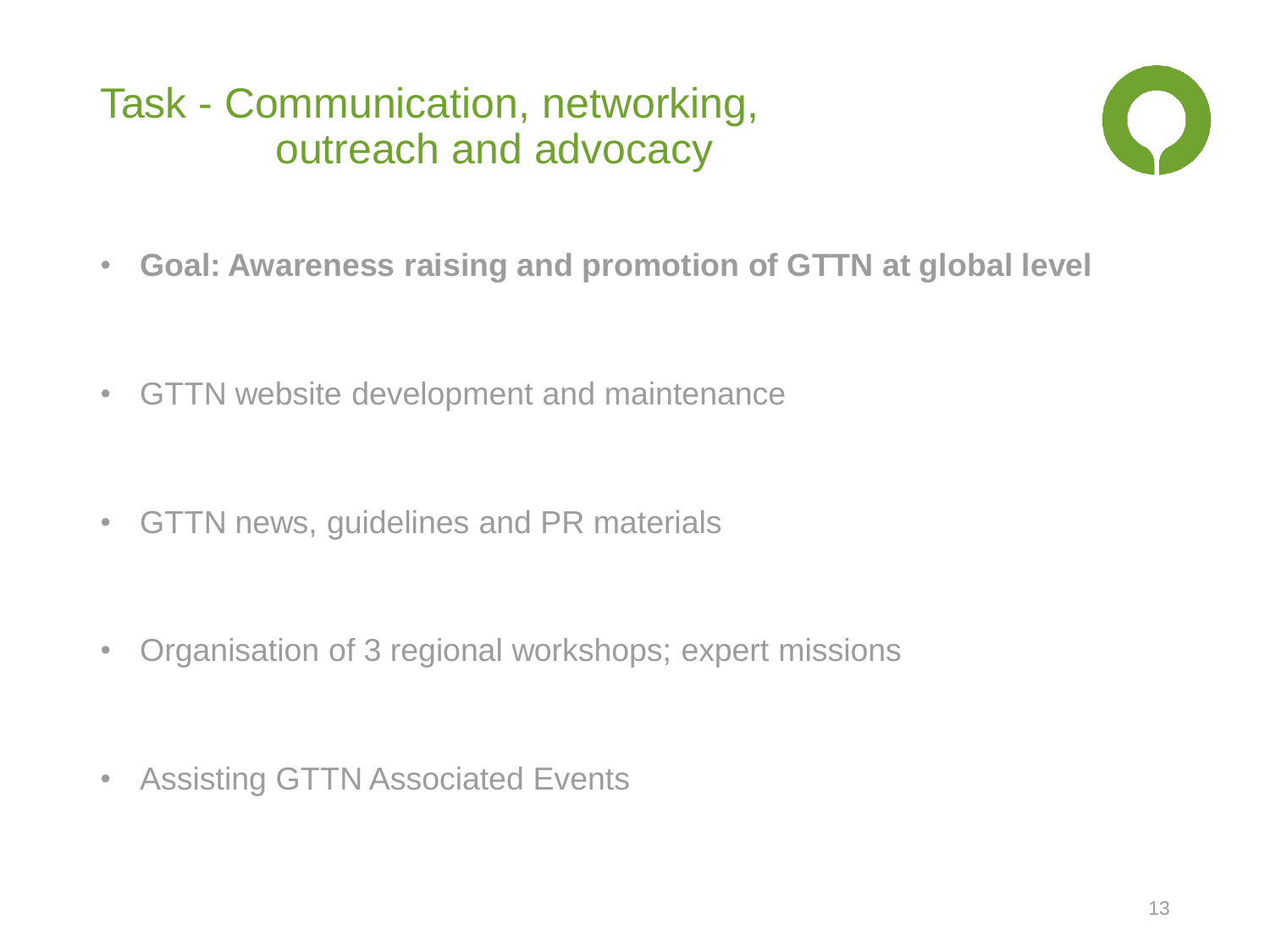# GTTN phase II Governance Structure



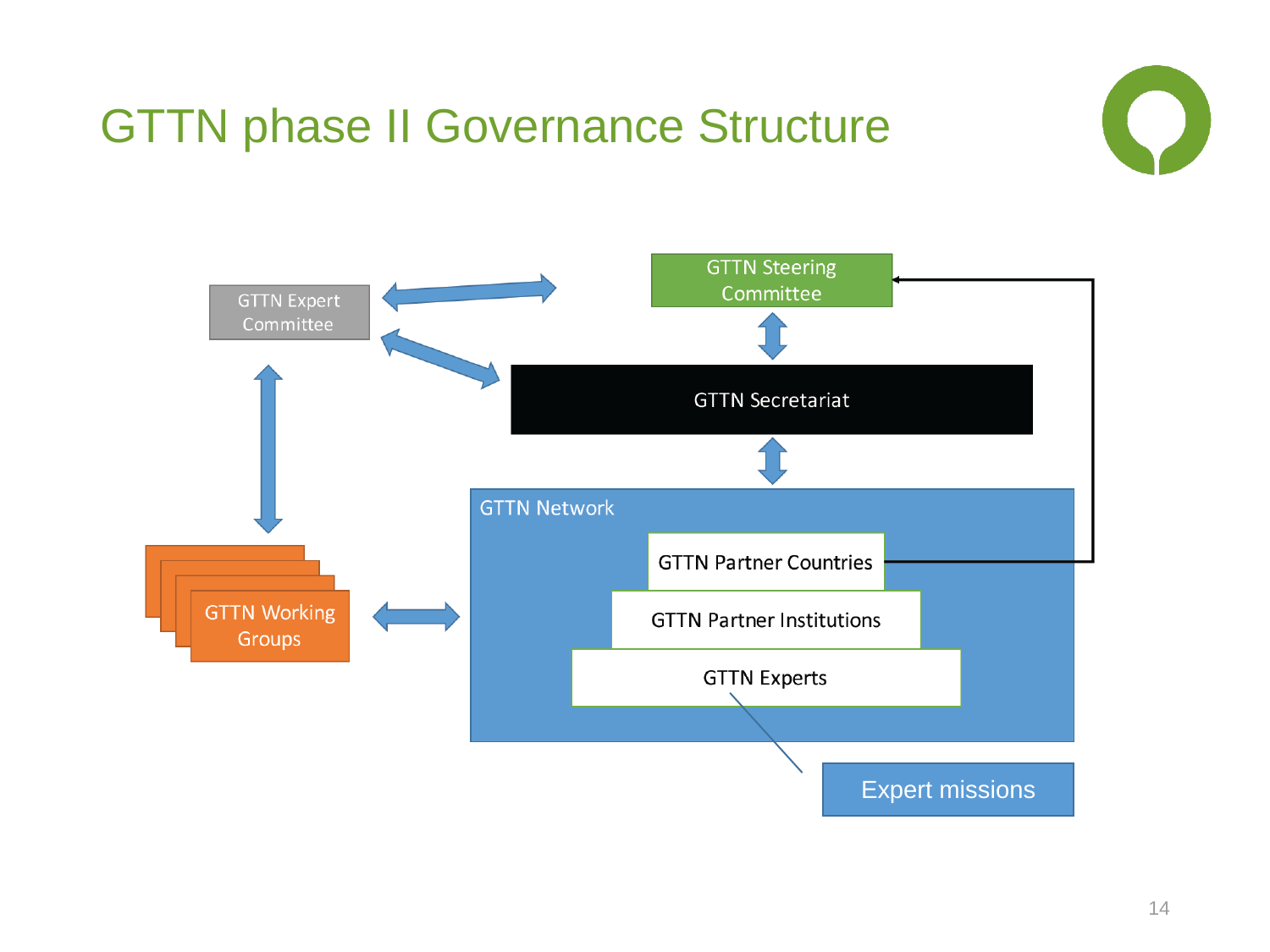### GTTN – an open alliance



- How can you get involved?
	- By contributing to a joint GTTN implementation agenda
		- e.g. on specific methods, species or countries of interest
	- By developing complementary side-projects
	- [*For donors*] By supporting experts directly in your country or by pooling funds into a multi-donor trust fund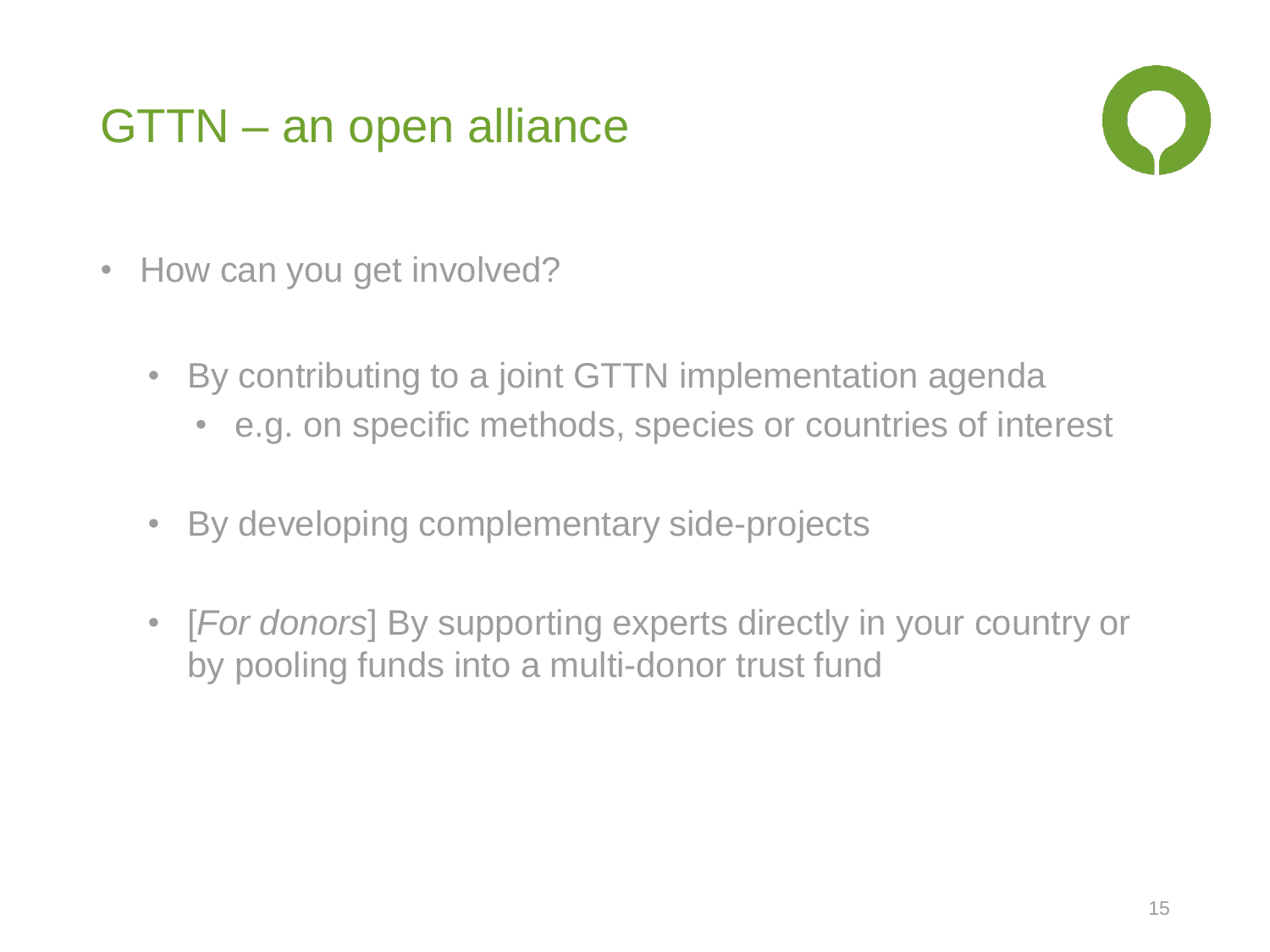# **"What's in it for me?"**



#### Researchers and tracking service suppliers:

- Make your work more visible via events, website, publications
- Broaden your network by bringing you into contact with experts working on similar topics, possibility to synergize your efforts
- Access to reference data helps diversify your service portfolio
- Help you raising your lab's profile by engaging on the international scene
- Jointly create opportunities for new projects (funding!)

#### Practitioners, the demand side:

- Be at the forefront of novel methods design and take advantage of being an early adopter
- Influence prioritisation of systems development, species focus etc.
- Help tailor the development of GTTN services to meet your demand
- Your engagement will be visible through GTTN communications